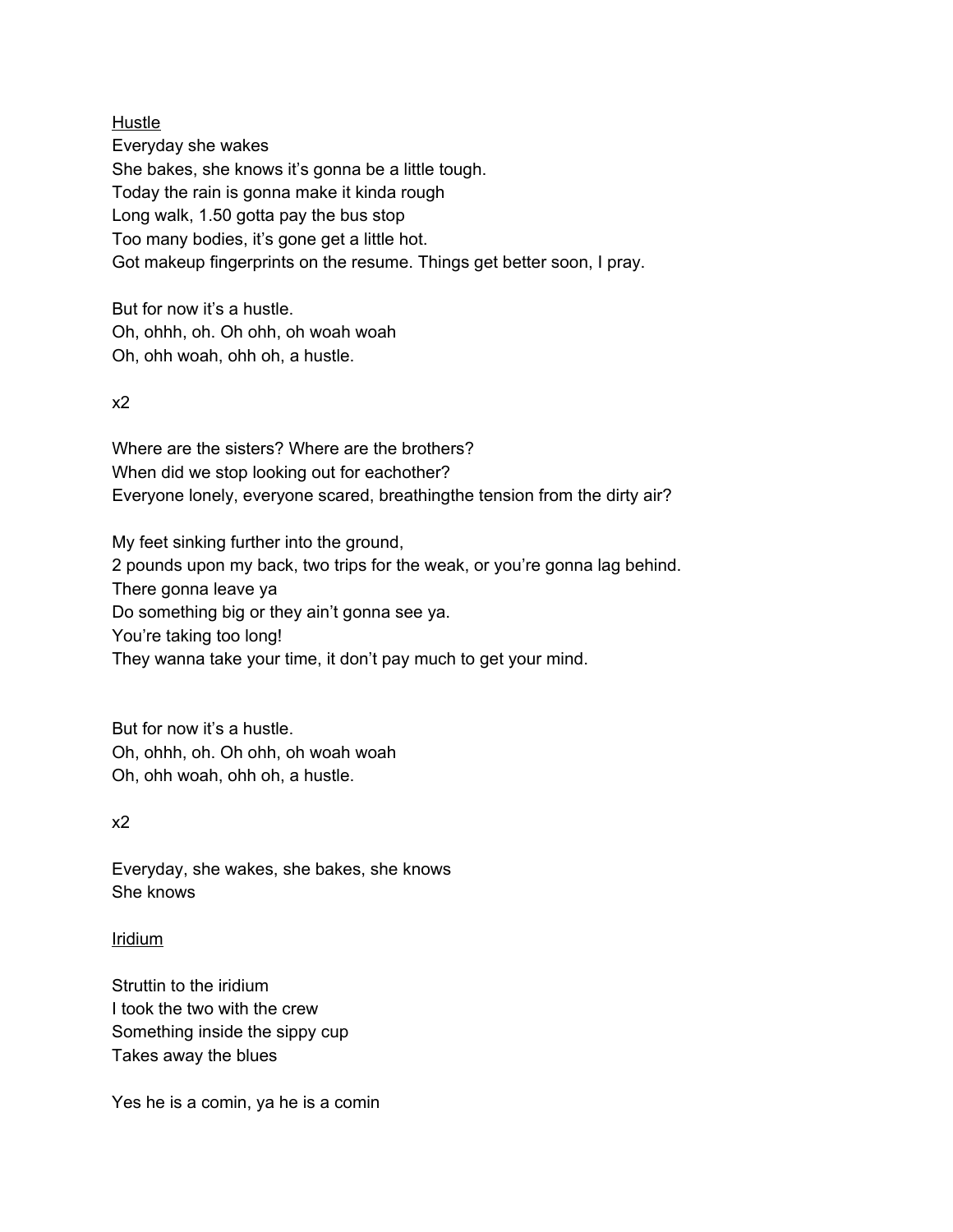Yes he is a comin, yes he is a comin, Pray that he don't get yours Yes he is a comin, yes he is a comin,

x2

 He plays pointing to me He gives the girls a gaze He plays to her table Afterwards, she stays

 Yes he is a comin, ya he is a comin Pray that he don't get yours Yes he is a comin, yes he is a comin, Yes he is a comin, yes he is a comin,

x2

 Rushin to the station Dizzy thrills turned windy chills Predator or pray, we do this every day Sprinting in these heels

 Yes he is a comin, ya he is a comin Pray that he don't get yours Yes he is a comin, yes he is a comin, Yes he is a comin, yes he is a comin,

x2

 Night jaz, night jaz, night jaz Night jaz, night jaz

### Headwraps and bonnets

 I call her up Cause I never see her though she live righ next door. 7th floor rooftop, see you there, after I hit the corner store We can bump the trap, yeah We got what they lack, yeah

 The girls all got on Headwraps and bonnets, Headwraps and bonnets,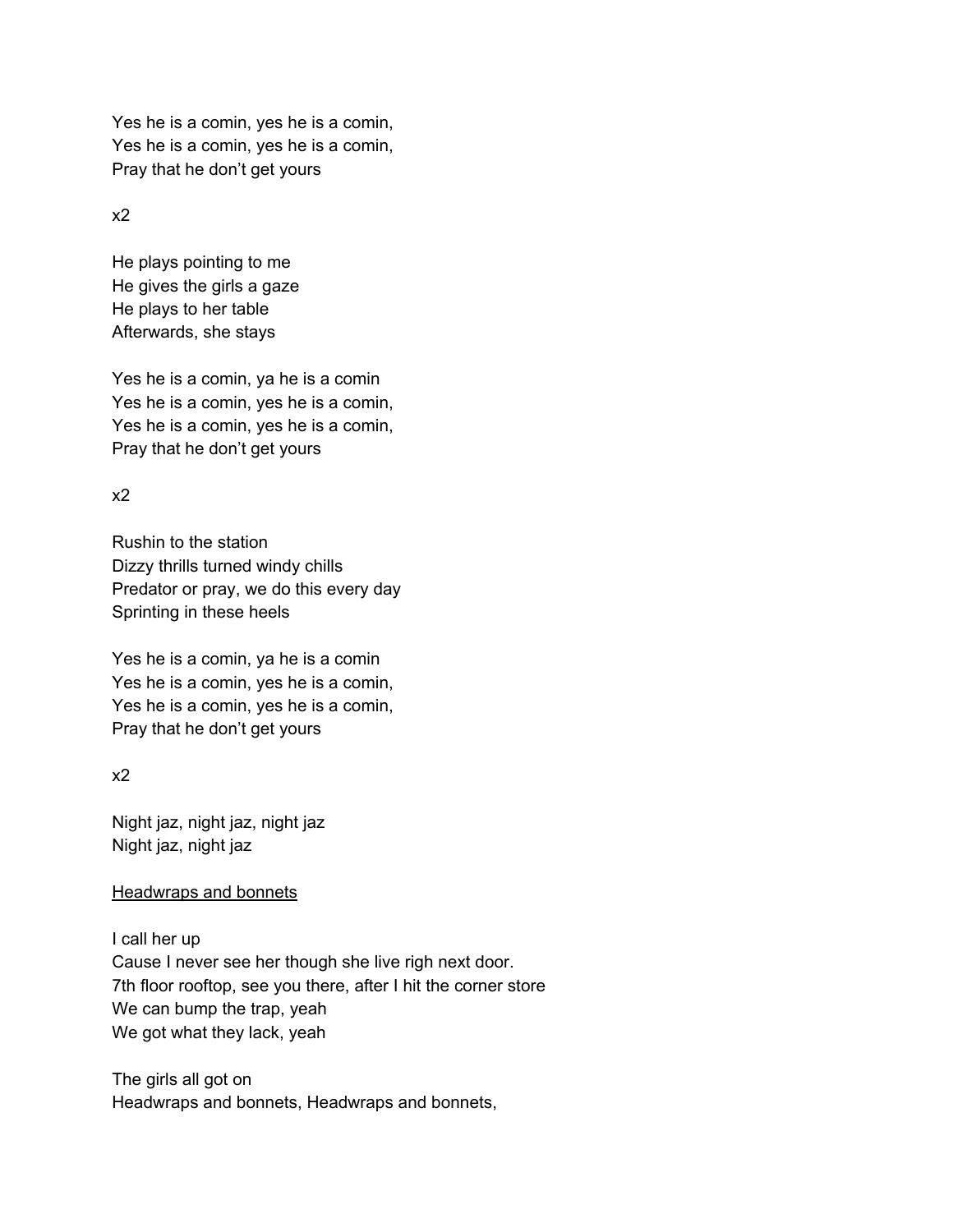Camera phone too honest though Bare faced babes got Headwraps and bonnets, Camera phone too honest but the boo thing still want it and I need you, Woo woop dah doo wooo woo Wap doo I need you, Woo woop dah doo wooo woo wap doo Feel like queens When we step on the scene, got the Apple tucked in my jeans I feel Alive, I'm thriving yeah yeah Still waiting on that stipend though Real ones gon slide either way, somehow we gonna eat good today The girls all got on Headwraps and bonnets, Headwraps and bonnets, Camera phone too honest though Bare faced babes got Headwraps and bonnets, Camera phone too honest but the boo thing still want it and I need you, Woo woop dah doo wooo woo Wap doo I need you, Woo woop dah doo wooo woo wap doo Ooh ooh, heeyyy Ooh ooh, heyyyy Ooh ooh, heyyyy Ooh ooh, heyyyy Yeah yeah Real ones gon slide either way, somehow we gonna eat good today

#### GQUATER

 uhh, uhh uhh Uhh, uhh uhh (Hey)

 I think my bag so big I could carry the pistol and the Bible, take out the threat and then depend at revival I swear

Imma pay for my sins when I get rich.